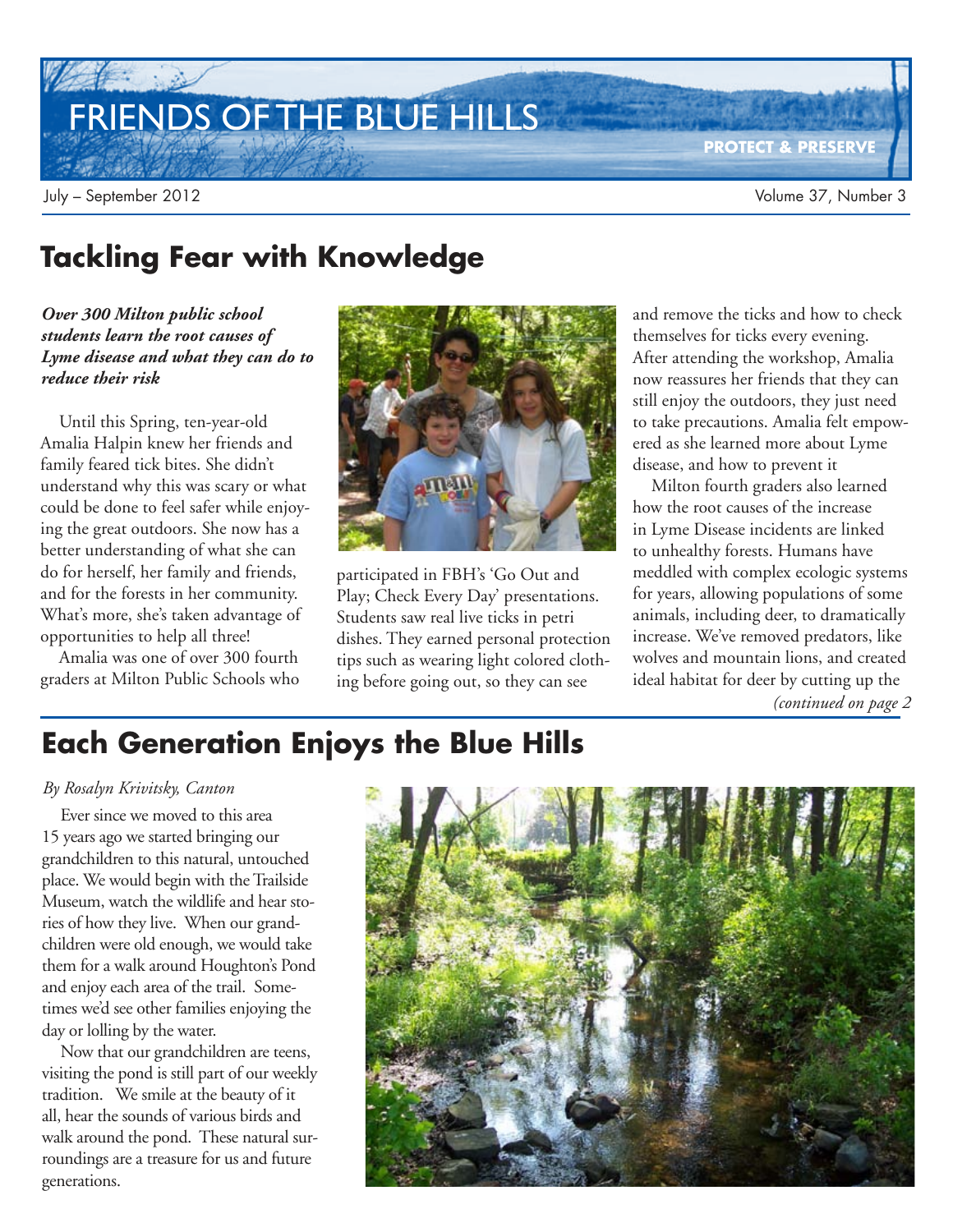## **Working for Healthy Forests and Healthy People**

### **How Friendly Forest Animals Can Create Unhealthy Forests**

Throughout the month<br>of April, fourth grader. **L** of April, fourth graders at all four Milton elementary schools learned about healthy forests and the growing problem of Lyme Disease in our community.

Here enthusiastic deer at Tucker Elementary help demonstrate what happens when we remove predators from the forest ecosystems.



#### *(Tackling Fear continued on page 1)*

forests with roads and suburban lawns. As deer populations rise, populations of the native plants they love to eat start to decline. This gives non-native plants that aren't tasty to deer, like garlic mus-

tard, an advantage and they become invasive.

Amalia saw firsthand how garlic mustard can take over a forest at 'Green Up the Blue Hills' in May. After learning about the connection between Lyme disease and healthy forests, Amalia, her mother and 8-year-old sister, joined the Friends of the Blue Hills to remove the invasive garlic mustard at Ponkapoag Pond. She said it was good to see the infestation with her own eyes. She had originally thought that "something growing wild wouldn't be overpopulating," but when she saw the garlic mustard covering the forest

floor she said: "Wow."

She's glad she understands the problem linking our forests and people's health in her community. "It's growing but we can do things to solve it before it spreads even more." Next, she wants to learn more science so she can better

understand this issue and continue to make a difference.

Keeping our children healthy outdoors means we need to tackle fear with knowledge. Stay tuned for more information at: friendsofthebluehills.org/ healthy-forests-healthy-people.



*Cub Scouts Learn to Prevent Lyme Disease* FBH Intern, Emily Graham, shows Canton Cub Scout Pack 77 how to check for ticks which can transmit *Lyme disease. If you're involved with the Scouts, we'd love to hear from you! Contact us for learning and stewardship opportunities. Email: info@FriendsoftheBlueHills.org.*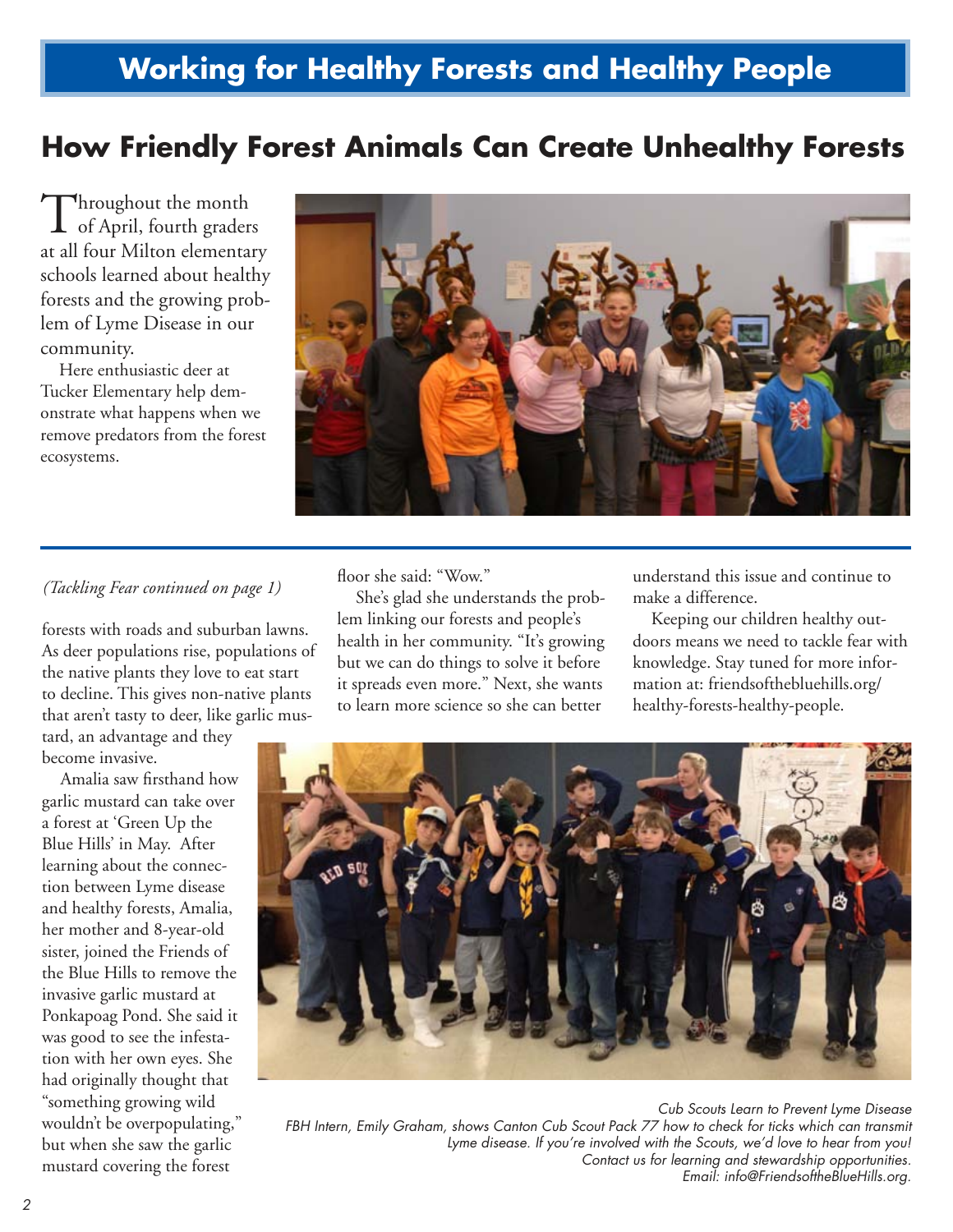## **Calendar of Events**

Pull and post this section of the Friends of the Blue Hills Newsletter and join us for some exciting events in the Blue Hills Reservation!

| <b>Summer 2012</b>                                                                                                                                         | FBH sponsored event                                                                                                                                                                                                                                                                                                                                                                                                                                                                                                                                                           |
|------------------------------------------------------------------------------------------------------------------------------------------------------------|-------------------------------------------------------------------------------------------------------------------------------------------------------------------------------------------------------------------------------------------------------------------------------------------------------------------------------------------------------------------------------------------------------------------------------------------------------------------------------------------------------------------------------------------------------------------------------|
| <b>Trail Maintenance Events</b><br>Saturdays: June 2, July 7, August 4<br>9:00 am -1:00 pm                                                                 | Help maintain the trails for visitors throughout the summer. Tools and lunch pro-<br>vided. Please wear work clothes and sturdy footgear and bring a water bottle and<br>work gloves. Sunscreen and bug spray recommended. For ages 15 and up. Meet at<br>the Houghton's Pond main parking lot at 840 Hillside St. in Milton. For details, con-<br>tact trailwork@FriendsoftheBlueHills.org.                                                                                                                                                                                  |
| <b>Sundays in the Park</b>                                                                                                                                 | Chickatawbut Road will be closed to traffic this summer from Saturdays at 8 pm till<br>Mondays at 7 am starting June 16. It's a great opportunity to pedal the roadway or<br>take a stroll in Blue Hills east.                                                                                                                                                                                                                                                                                                                                                                |
| <b>TrailWatch Mountain Bike Rides</b><br>Saturday, June 2, 9:00 am:<br>Beginner $4 - 6$ miles<br>Saturday, August 4, 900 am:<br>Intermediate 10 - 12 miles | Pedal with DCR TrailWatch Volunteers. You must bring: a bike, helmet, and water.<br>Eye protection, snacks, a spare tube, a pump and tools are also recommended. Call<br>617-698-1802 to register for rides and meeting place.                                                                                                                                                                                                                                                                                                                                                |
| <b>DCR Summer Discovery Hike</b><br>Sunday, June 17 1:00 pm                                                                                                | Summer is here! Join a DCR ranger for a three mile summer discovery hike. Chicka-<br>tawbut Road will be closed to traffic to encourage recreation on Sundays during the<br>summer. Take a hike to the Blue Hills reservoir and check out the action along the<br>water's edge. Ages 8 and up. 2 hours. Meet at the Shea Rink parking lot at 651 Wil-<br>lard Street in Quincy. For details, contact 617-698-1802, ext 3                                                                                                                                                      |
| <b>DCR Ponkapoag Bog Walk</b><br>Sunday, June 24, 1:00 pm                                                                                                  | Join us this Fathers Day on a fascinating venture into an Atlantic white cedar bog, a<br>unique world of carnivorous plants and quaking vegetation. We'll step deep into the<br>heart of this mysterious world on the newly improved bog boardwalk. For ages 8 and<br>up. 2 hours. Email Tom.Bender@state.ma.us for registration.                                                                                                                                                                                                                                             |
| <b>Houghton's Pond</b><br><b>Cool Summer Fest</b><br>Saturday, July 28, 10:00 am - 3:00 pm                                                                 | The heat is on at Houghton's but we will stay cool with water games, music, dance,<br>live wildlife, pond exploration and free fishing too! Join the DCR rangers, the Friends<br>of the Blue Hills and instructors from Mass Wildlife and discover the wonderful<br>world of water. Free equipment loans for fishing or bring your own. Crafts, games<br>and other wet and wild activities too! A guaranteed good time for all. Take Rt. 93 to<br>exit 3 and follow Cool Summer Fest signs to 840 Hillside Street in Milton. Contact<br>summerfest@FriendsoftheBlueHills.org. |
| <b>DCR Map and Compass</b><br>Saturday, August 18, 1:00 pm                                                                                                 | Are you feeling lost? Don't know which way to turn? Join us for a short discussion on<br>the basics of navigation using a map and compass. Then we will put your new skills<br>to work in the field. Ages 10 and up. 1.5 hours. To register: Raymond.F.McKinnon@<br>state.ma.us.                                                                                                                                                                                                                                                                                              |
| <b>DCR Dog Days of Summer</b><br>Sunday, August 26 1:00 pm                                                                                                 | The dog days of summer mark the hottest and muggiest days of the season. Throw<br>a leash on your favorite pooch and join us for a dog-friendly walk. Stretch your<br>legs and socialize with other dogs and dog owners. 1.5 hours. Meet at the Trailside<br>Museum north parking lot at 1904 Canton Ave. in Milton. For details, contact 617-<br>698-1802, ext. 3.                                                                                                                                                                                                           |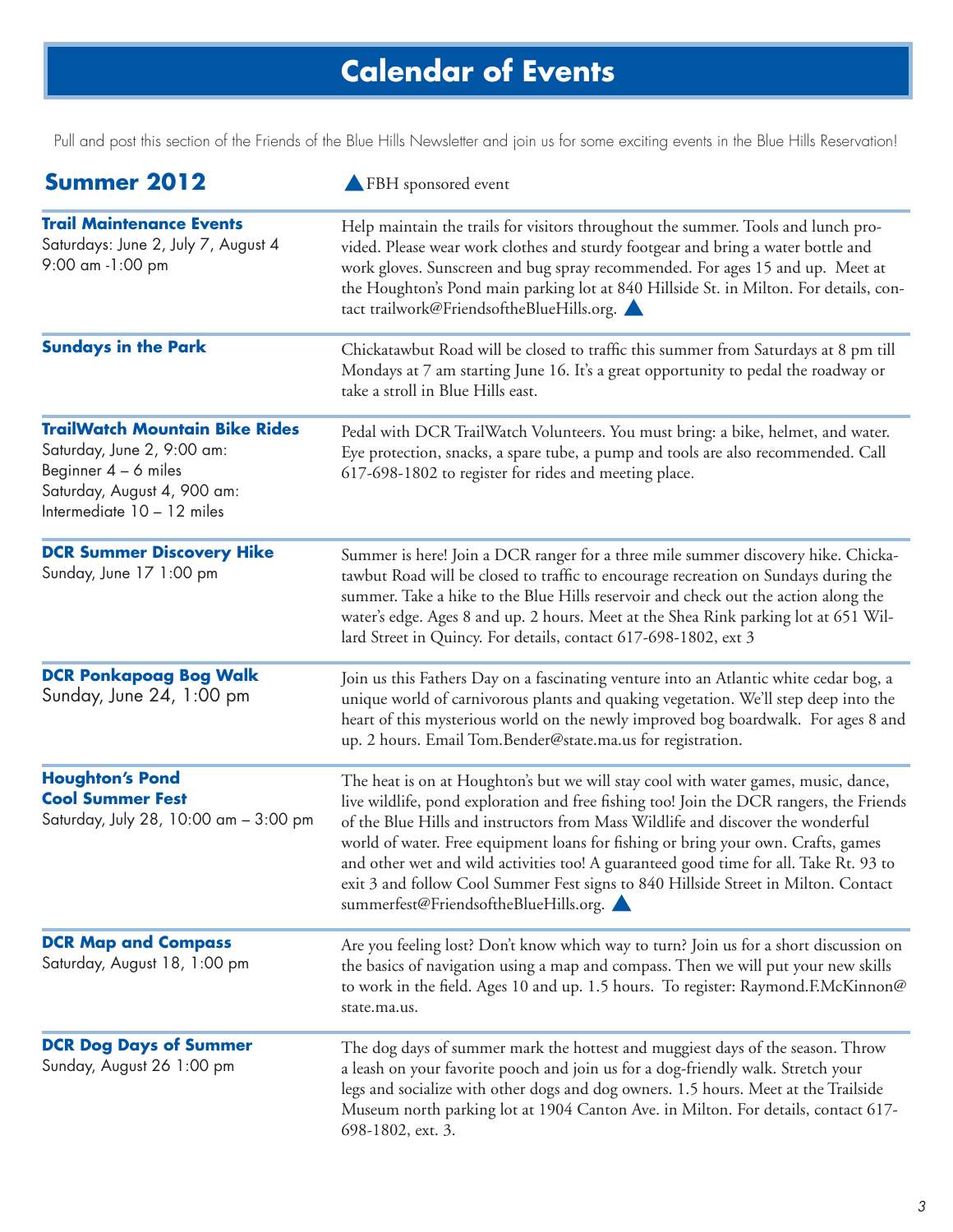### **Calendar of Events (2)**

#### **DCR Blue Hills Adult Walking Club**

The Blue Hills Adult Walking Club meets each weekend on either a Saturday or Sunday at 1:00 for recreational walks. This club is open to people of 16 years of age and older and there is no fee to join. Walks average 2 to 5 miles. New walkers are encouraged to participate. For dates and times: calendar.FriendsoftheBlueHills.org or contact DCR directly: 617-698-1802, ext. 3.

### **Review Continues for Zip Line Canopy Tour in Quincy Quarries**

*Zip Line proposal working its way through City of Quincy's Approval Process; then State will Review*

At press time, the Quincy City Council is preparing to vote on whether to support a zip line canopy



tour in the portion of the Blue Hills called Quincy Quarries, located off Ricciuti Drive in West Quincy. In April, the city issued a Request for Proposals soliciting bids that would add recreational opportunities to the Quincy Quarries. The City received a response to the RFP from Al and Walter Endriunas of Quincy Quarry Canopy Tours.

The City of Quincy and the Department of Conservation and Recreation (DCR) each own a portion of the Quarries. So while the Quincy City Council is expected to approve the proposal, the DCR must undertake its own assessment and evaluation.

We look forward to working with both the City of Quincy and the DCR through its evaluation process and feasible studies, which will gauge the project's impact on the environment and current users, especially rock climbers.

#### **Stay cool and have fun at the Houghton's Pond Cool Summer Fest**

Saturday, July 28, 10:00 am – 3:00 pm. See Calendar for details.



.<br>N

#### **YES! I want to protect the Blue Hills Reservation!**

| $\Box$ I want to become a Friends of the Blue Hills member<br>(Please choose one of the following:) |  |  |
|-----------------------------------------------------------------------------------------------------|--|--|
| Personal: ■ Individual \$25 ■ Family \$45 ■ Senior \$20                                             |  |  |
| Business: □ Agency \$50 □ Business \$100 □ Corporate \$500                                          |  |  |
| $\Box$ I would like to make an additional donation of:                                              |  |  |
| $\Box$ \$50 $\Box$ \$75 $\Box$ \$100 $\Box$ \$500 $\Box$ Other: \$                                  |  |  |
|                                                                                                     |  |  |
|                                                                                                     |  |  |
|                                                                                                     |  |  |
|                                                                                                     |  |  |
| Please make checks payable to Friends of the Blue Hills, and mail to:                               |  |  |
| P.O. Box 416, Milton, MA 02186                                                                      |  |  |
|                                                                                                     |  |  |

The Friends of the Blue Hills newsletter is produced four times a year.

**Editors:** Sue Christensen, Judy Jacobs,

**Layout:** Owen Hartford

Visit us on the web at www.FriendsoftheBlueHills.org or call 781-828-1805 for membership, maps and schedule information. PO Box 416, Milton, MA 02186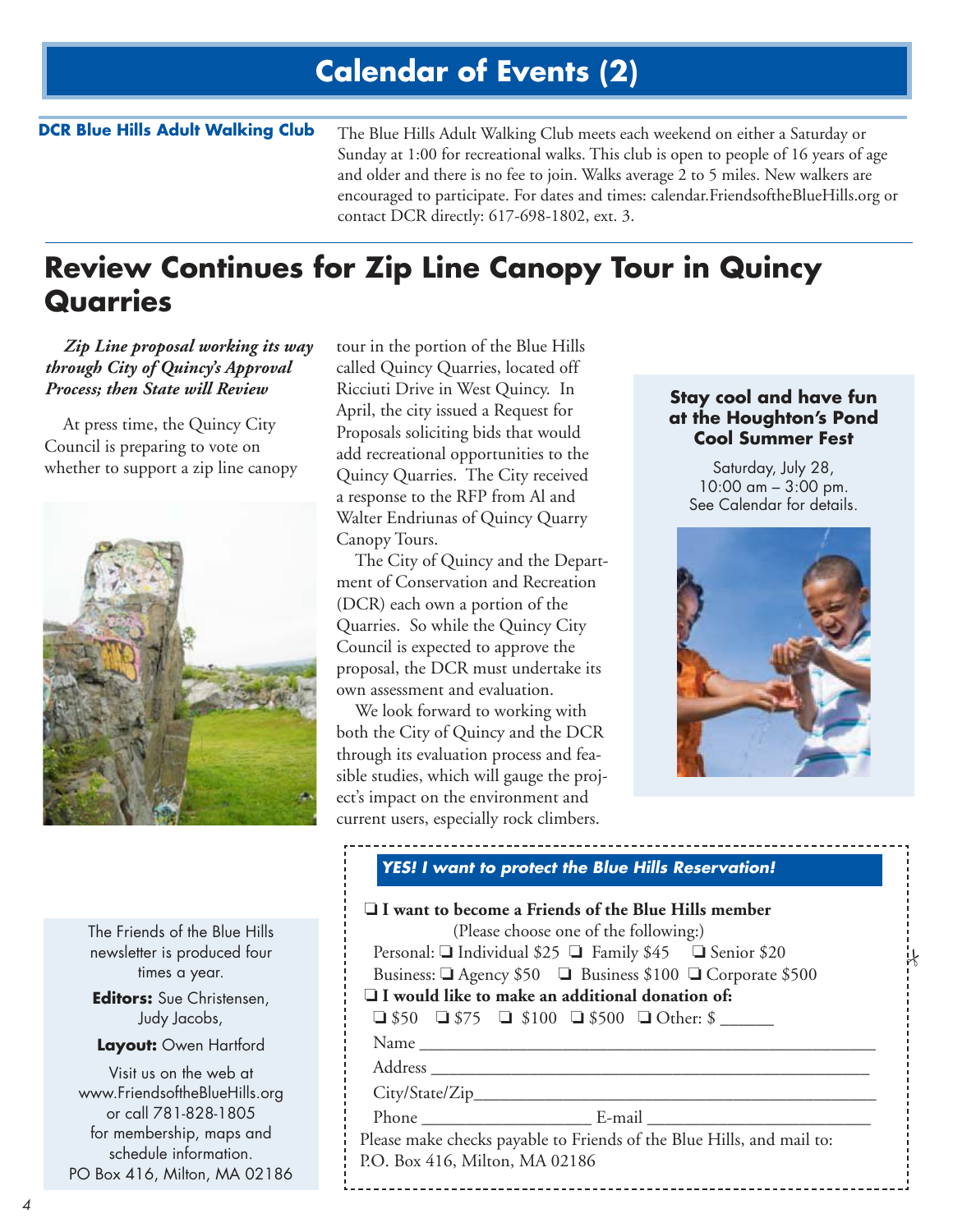#### **After decades of disrepair, 18th Century Barn Restored**

### **New Life for Historic Barn at Brookwood Farm**

This spring after three years of work, North Bennett Street School students and faculty raised the roof on a historic barn at Brookwood Farm.

If you visited Brookwood before 2009, you might have noticed the severely damaged barn standing on the left of the main road. You may have spotted the leaking plastic sheets that served as a roof and guessed that weather and insects must have eaten away much of the sills, beams and posts.

What's So Special about the Brookwood Barn?

If you hadn't been told, however, you might not have known that a por-

tion of the barn on the left was a 1791 English barn, and according to Steve O'Shaughnessy, is "the only known 18th century two-bay barn in New England." O'Shaughnessy, who heads the NBSS preservation carpentry department, could show you numerous qualities unique to this historic structure. For example, if you knew that the barn was built in the 18th century, you'd be correct in assuming that much of the wood was hand hewn with an axe, but O'Shaughnessy explains that the barn also includes many boards that "were sawn from a water powered up-and-down saw mill and transported to the site."

#### **Research and Rebuilding**

As part of the restoration effort, students worked to understand the weather and insect damage and uncover the barn's unique historic structure. The barn raising this spring was the culmination of years of work, after dozens of students studied what remained of the barn to determine how it was originally made. Then students used the same techniques to rebuild the barn, using existing wood when it could be salvaged.

Students rebuilt the barn at Brookwood on the right side of the road as you walk in. (The parts of the barn

that were built later still stand on the left of the road.) The barn will be completed by November 2012 and, according to DCR staff, you'll then have opportunities to learn the history and significance of the building through displays and interpretive programming. For additional information on this historic barn, visit our blog (Friendsofthe-BlueHills.org/ blog).